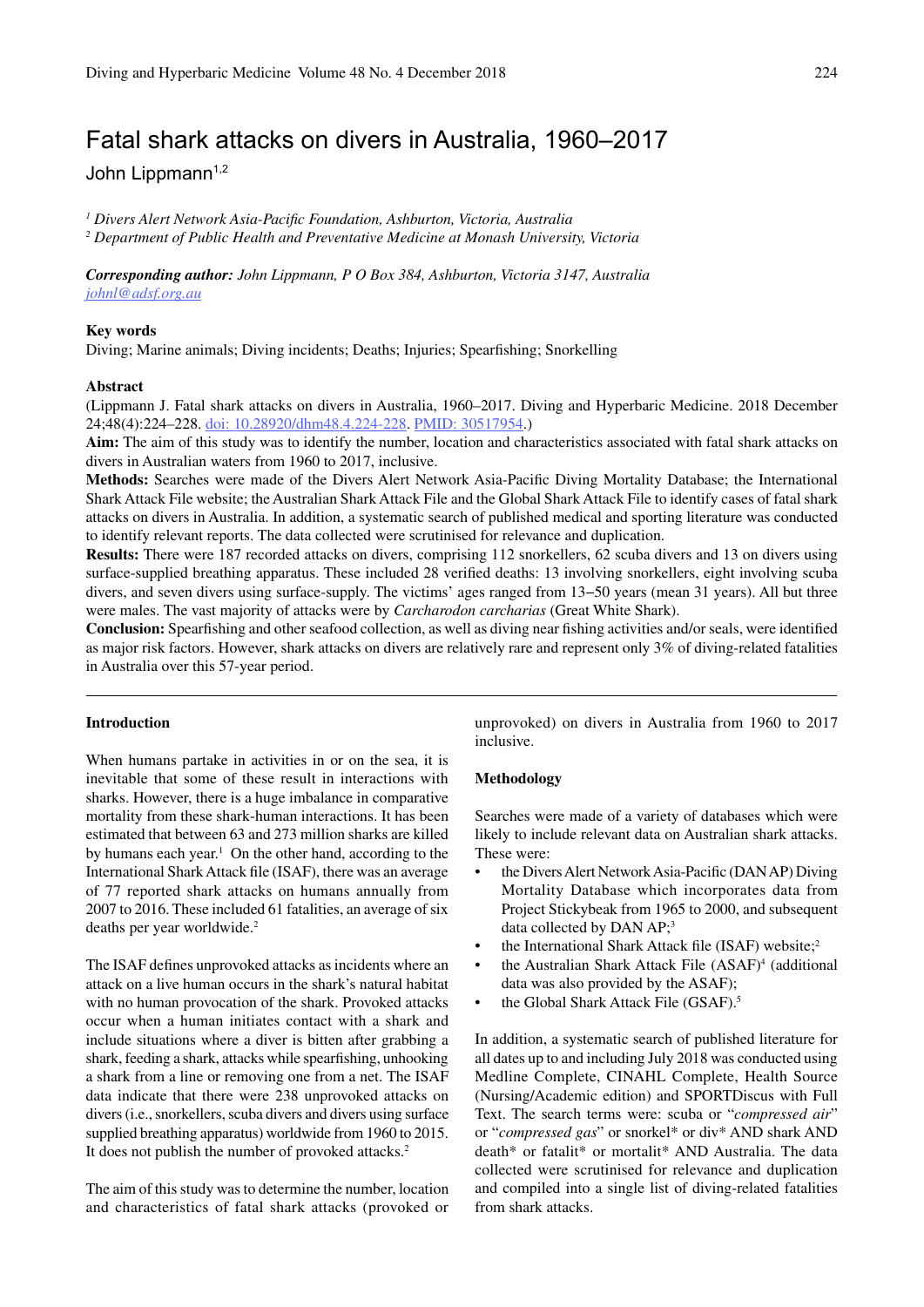**Figure 1**

Time of day of 28 fatal shark attacks on divers compared with 138 general shark attacks incidents, expressed as percentages<sup>5</sup>



#### **Results**

The data revealed a total of 562 recorded shark attacks in Australia from 1960 to 2017, inclusive. One hundred and eighty-seven of these were attacks on divers, comprising 112 snorkellers, 62 scuba divers and 13 on divers using surface-supplied breathing apparatus (SSBA). These included 28 verified deaths: 13 involving snorkellers, eight involving scuba divers, and seven divers using SSBA (Table 1). The number of reported shark attacks on both divers and non-divers in Australia increased from 6.5 per year in 1990–2000, to 15 per year from 2001–10, with an average of 11 deaths per decade over this 20-year period.<sup>6</sup> As shown in Figure 1, shark attack-related deaths in divers have risen from three per decade in the 1960s, to eight over the last seven years (Figure 1). The mean (SD) age of the fatality victims was 31 (11) years (range 13−50 y). Only three were females, two being scuba divers. Nineteen of these deaths occurred in South Australia (10) and Western Australia (nine), with the remaining nine spread across Tasmania (four), Queensland (three), New South Wales (two) and none in the Northern Territory and Victoria.

The attacking sharks were sighted or otherwise positively identified in 21 (75%) of the fatal incidents. The species identified were *Carcharodon carcharias* (Great White Shark, *n* = 18)*, Galeocerdo cuvier* (Tiger Shark, *n* = 2) and Carcharhinus leucas (Bull Shark, *n* = 1). A Great White Shark was implicated as the very probable attacker in another three incidents on the basis of location, size and/or bite marks.

Twenty-one of the 28 divers killed were involved in seafood collection; predominantly spearfishing  $(n = 9)$ , abalone collection  $(n = 5)$  and scallop collection  $(n = 4)$ . Six attacks occurred near seal colonies, and at least three others occurred in areas with nearby fishing.

Although shark attacks can occur at any time, $6$  all of the fatal attacks on divers occurred in daylight with most

**Figure 2** Frequency of fatal shark attacks on divers by decade, 1960–2017 (final number is for only eight years)



incidents in early to mid-afternoon (Figure 2). There was no obvious pattern in the month of the year, or sea and weather conditions. There were spikes in June and December but the numbers are too small for meaningful interpretation; for each of the four quarters of the year there were eight, six, seven and seven deaths, respectively. The bodies of 11 of the victims were never found, although in all of these, the attack was witnessed.

Of the 187 recorded attacks on divers, most of the 28 deaths involved males who were spearing fish or otherwise collecting seafood. The vast majority of the fatal attacks occurred in temperate waters, and between 0800 h and 1800 h, reflective of when most diving is conducted. In the vast majority of incidents, the attacking shark was identified as a *C. carcharias*.

### **Discussion**

### SPEAR FISHING AND SEAFOOD COLLECTION

In the Australian shark attack database, a shark attack on a diver while spearfishing and other seafood collecting while diving is categorised as a 'provoked attack', as the diver is impacting the shark's behaviour. There is no doubt that such activities increase the likelihood of a diver being attacked, evidenced by the fact that over three quarters of the victims were involved in such activities. Diving near to where fishing is being conducted increases the risk, especially if burley is being used, as this will attract and excite nearby sharks. One spearfisherman was wearing a bait pouch attached to his weight belt, a practice that is obviously highly provocative and strongly discouraged.

### DIVING NEAR SEALS

Seals are a regular food source for large sharks, especially when seal pups are present, so diving near seal colonies is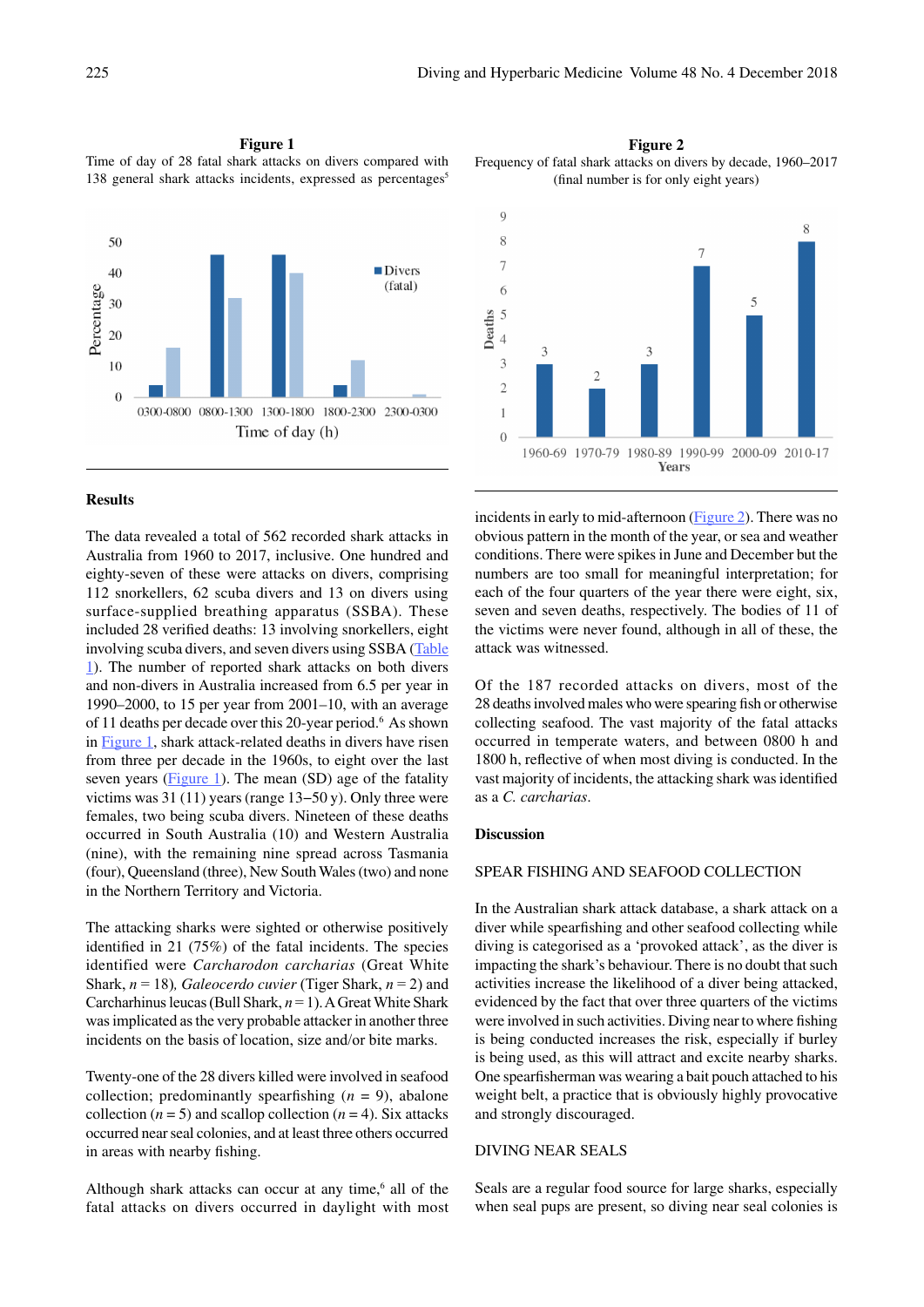Table 1<br>Characteristics of 28 fatal shark attacks on divers in Australia; \* distant; NR – not reported; US – unsighted; UK – unknown; GWS – Great White Shark;<br>US-GWS – unsighted but probably GWS; SC – scuba; SN – snorkel; Characteristics of 28 fatal shark attacks on divers in Australia; \* distant; NR – not reported; US – unsighted; UK – unknown; GWS – Great White Shark;<br>US-GWS – unsighted but probably GWS; SC – scuba; SN – snorkel; SS – sur

| Year | Mode                          | Month                                          | Time                            | <b>State</b>            | Gender       | Age             | Activity        | <b>Buddy</b>              | <b>Shark</b>  | Contributing factors?          | Conditions                        |
|------|-------------------------------|------------------------------------------------|---------------------------------|-------------------------|--------------|-----------------|-----------------|---------------------------|---------------|--------------------------------|-----------------------------------|
| 1960 | $\mathbf{S}$                  | Jan                                            | 1530                            | <b>MSN</b>              | Σ            | $\Xi$           | Spearfishing    | E                         | $_{\rm{Bul}}$ | Spearing                       | Calm, poor visibility             |
| 1962 | SS                            | Dec                                            | 1430                            | SSA                     | Σ            |                 | Spearfishing    | $\widetilde{\Xi}$         | <b>GWS</b>    | Spearing                       | Poor visibility $(4 \text{ m})$   |
| 1967 | SS                            | Aug                                            | 1100                            | WA                      | Σ            | $\frac{4}{3}$   | Spearfishing    | Yes                       | <b>GWS</b>    | Spearing; seal colony          | Ž                                 |
| 1974 | SS                            | $\,\mathrm{Jan}$                               | pm                              | $\mathbf{S} \mathbf{A}$ | $\mathbf{z}$ | $\frac{8}{2}$   | Abalone         | $\mathsf{S}^{\mathsf{o}}$ | <b>GWS</b>    | Seals nearby; seafood          | ž                                 |
| 1975 | SS                            | $\Xi$                                          | 1300                            | TAS                     | Σ            | 37              | Abalone         | $\frac{1}{2}$             | US-GWS        | Seals nearby; seafood          | Calm, dark water                  |
| 1982 | SS                            | Feb                                            | $\frac{\mathbf{R}}{\mathbf{N}}$ | TAS                     | Σ            | 32              | Spearfishing    | $\tilde{z}$               | <b>GWS</b>    | Spearing; cleaning fish        | Calm                              |
| 1985 | SSN                           | $\operatorname{Mar}$                           | 1230                            | SSA                     | щ            | 33              | Scallops        | Yes                       | <b>GWS</b>    | Scallops; offal in area        | Calm, clear                       |
| 1987 | SC                            | Sep                                            | am                              | SSA                     | Σ            | $\frac{4}{7}$   | Scallops        | $\mathsf{S}^{\mathsf{O}}$ | US-GWS        | Fish, dolphins; scallops       | Moderate smooth sea               |
| 1990 | $\overline{\text{S}}\text{N}$ | Apr                                            | $\widetilde{R}$                 | d                       | Σ            | 37              | Trocus          | $\frac{1}{2}$             | SU            | Unknown                        | E                                 |
| 1991 | SC                            | Sep                                            | 1500                            | SSA                     | $\geq$       | $\overline{5}$  | Sightseeing     | Yes                       | <b>GWS</b>    | Unknown                        | Poor visibility (3 m)             |
| 1993 | SC                            | $\,\mathrm{Jun}$                               | 0930                            | <b>NSW</b>              | Σ            | $\overline{5}$  | Sightseeing     | Yes                       | <b>GWS</b>    | Unknown; fish running          | Calm, clear (10 m)                |
| 1993 | SC                            | $\mathop{\mathrm{Im}}$                         | 1055                            | TAS                     | щ            | 34              | Sightseeing     | Yes                       | <b>GWS</b>    | Seal colony; abalone           | Calm, clear                       |
| 1993 | SS                            | $\stackrel{\textstyle\sim}{\phantom{}_{\sim}}$ | 1515                            | WA                      | Σ            | $\frac{8}{3}$   | Pearl farm      | Yes*                      | Tiger         | Pearls                         | Calm, no current, poor visibility |
| 1995 | SS                            | Sep                                            | 1500                            | WA                      | $\geq$       | $\mathcal{S}^2$ | Abalone         | $\tilde{\mathsf{z}}$      | GWS           | Abalone; seals; whale calves   | Rough, poor visibility            |
| 1998 | SS                            | $\,\mathrm{Jun}$                               | 1400                            | SSA                     | Σ            | $\frac{8}{2}$   | Abalone         | Yes                       | <b>GWS</b>    | Seal colony; abalone           | $\widetilde{\Xi}$                 |
| 2002 | $\mathbf{S}$                  | Apr                                            | 1240                            | SSA                     | Σ            | $\mathfrak{Z}$  | Scallops        | Yes                       | <b>GWS</b>    | Scallops                       | Clear                             |
| 2004 | SS                            | Dec                                            | 1300                            | dro                     | Σ            | $\frac{8}{3}$   | Spearfishing    | $\mathsf{S}^{\mathsf{o}}$ | SU            | Spearing; wearing bait pouch   | $\widetilde{\Xi}$                 |
| 2005 | SS                            | Mar                                            | 1400                            | WA                      | Σ            | $\frac{8}{2}$   | Sightseeing     | Yes                       | <b>GWS</b>    | Fishing nearby?                | g                                 |
| 2005 | $S_{\rm C}$                   | Aug                                            | 1610                            | SA                      | $\geq$       | 23              | Cuttlefish eggs | Yes                       | <b>GWS</b>    | Cuttlefish eggs; burley nearby | E                                 |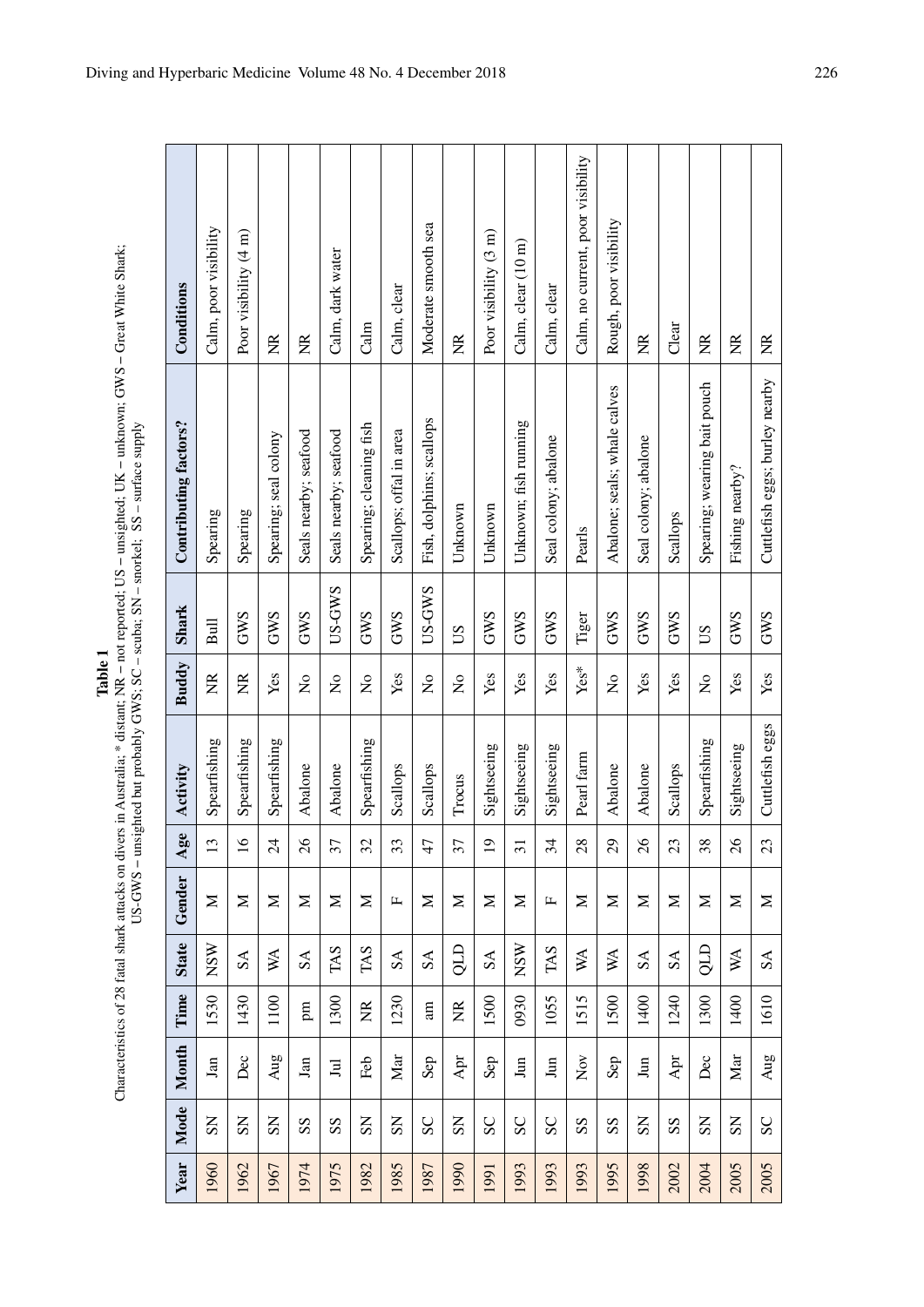| Conditions                   | Calm, clear               |               |                           | Choppy, poor visibility   | Choppy, clear          | Calm, clear            |                            |                            |                 |
|------------------------------|---------------------------|---------------|---------------------------|---------------------------|------------------------|------------------------|----------------------------|----------------------------|-----------------|
|                              |                           | g             | ž                         |                           |                        |                        | ž                          | Z                          | Z               |
| <b>Contributing factors?</b> | Crab collecting?          | Abalone       | Spearing                  | Nearby fishing?           | Spearing               | Spearing               | Spearing, baiting          | Scalloping, fishing nearby | Fishing nearby? |
|                              | <b>GWS</b>                | $\frac{R}{2}$ | SMS                       | <b>GWS</b>                | <b>GWS</b>             | SQ                     | Tiger                      | SMS                        | <b>GWS</b>      |
| <b>Buddy</b> Shark           | Yes                       | $\frac{1}{2}$ | ž                         | Yes                       | Yes                    | $\mathsf{z}^{\circ}$   | Yes                        | $\frac{1}{2}$              | Yes             |
| Activity                     | Crabs                     | Abalone       | Spearfishing              | Sightseeing               | Spearfishing           | Spearfishing           | Spearfishing               | Scallops                   | Sightseeing     |
| Age                          | 51                        | $\mathcal{S}$ | 32                        | 33                        | 28                     | $\frac{8}{18}$         | $\Box$                     | $\frac{4}{6}$              | $\overline{50}$ |
| Gender                       | ⋝                         | Σ             | ⋝                         | Σ                         | Σ                      | Σ                      | ⋝                          | Σ                          | щ               |
| <b>State</b>                 | $\mathbb{X}^{\mathbb{A}}$ | $\mathcal{S}$ | $\mathbb{W}^{\mathbb{A}}$ | $\mathbb{W}^{\mathsf{A}}$ | $S\Lambda$             | dr                     | $\mathbb{X}^{\mathcal{A}}$ | TAS                        | WA              |
| Time                         | 0700                      | 1820          | 1325                      | 0930                      | 1200                   | am                     | 1130                       | 1000                       | 1130            |
| Month                        | Dec                       | Feb           | <b>Oct</b>                | Mar                       | Feb                    | Dec                    | Dec                        | $\Xi$                      | Jun             |
| Mode                         | $\overline{\mathrm{S}}$   | SS            | $\overline{\mathrm{S}}$   | SC                        | $\overline{\text{SS}}$ | $\overline{\text{SS}}$ | $\overline{S}$             | SS                         | $S_{\rm C}$     |
| Year                         | 2008                      | 2011          | 2011                      | 2012                      | 2014                   | 2014                   | 2014                       | 2015                       | 2016            |

more risky (There is an old adage that "*a diver is the slowest seal*"). The Australian unprovoked shark attack data indicate that "*swimming, surfing or diving near seals or seal colonies*  has the highest rate of severe injury and fatalities".<sup>6</sup> The provocation of hunting seafood near seals would add to this inherent risk.

# TEMPORAL AND LOCATIONAL PATTERNS AND SHARK SPECIES

The fatal attacks in temperate waters were associated with *C. carcharias*. Attacks by Great White Sharks in more tropical waters are rare, and most fatal attacks in warmer waters involve *G. cuvier*.<sup>6</sup> Although a broad variety of shark species are known to attack humans, from 1990 to 2010, only three species of sharks were identified as responsible for fatalities during general aquatic activities in Australia − *C. carcharias*, *G. cuvier* and *C. leucas* . 6 This is consistent with these data on diving-related fatalities.

# BUDDY SITUATION

The presence or absence of a buddy did not appear to influence the likelihood or the ultimate outcome of these severe and fatal attacks. As shown in Table 1, more than half of the fatality victims were with a buddy at the time of the attack. However, it is very likely that the presence of a buddy has enhanced the rescue of some victims of non-fatal attacks. All divers are encouraged to undergo training in first aid, including the management of severe bleeding. The use of a tourniquet in the event of amputation has recently been re-introduced in first aid guidelines. 7

### RISK

The main reason for the increase in fatal shark attacks in recent decades appears to be the rise in population and greater participation in aquatic activities in general, including in more isolated locations. 6 It undoubtedly also reflects the increase in diving-related activity since 1960, and a more recent resurgence in spearfishing as a recreation. However, it has also been argued that the rise in attacks by *C. carcharias* along some Australian coastlines may be associated with the whale migration season and an increase in the numbers of migrating whales.<sup>8,9</sup>

It is almost impossible to determine the absolute risk of being attacked by a shark while diving owing to the difficulty of determining an accurate denominator for the number of dives. One report for Western Australia estimated the risk of a fatal shark attack while diving using scuba or SSBA to be less than one in three million dives.10 Australian divers have been estimated to have conducted an average of 1.55 million scuba dives each year from 2001–2010, inclusive and there was only one fatal shark attack on a scuba diver during this period.11 Whatever the actual risk may be, it is extremely small and far lower than what many in the community